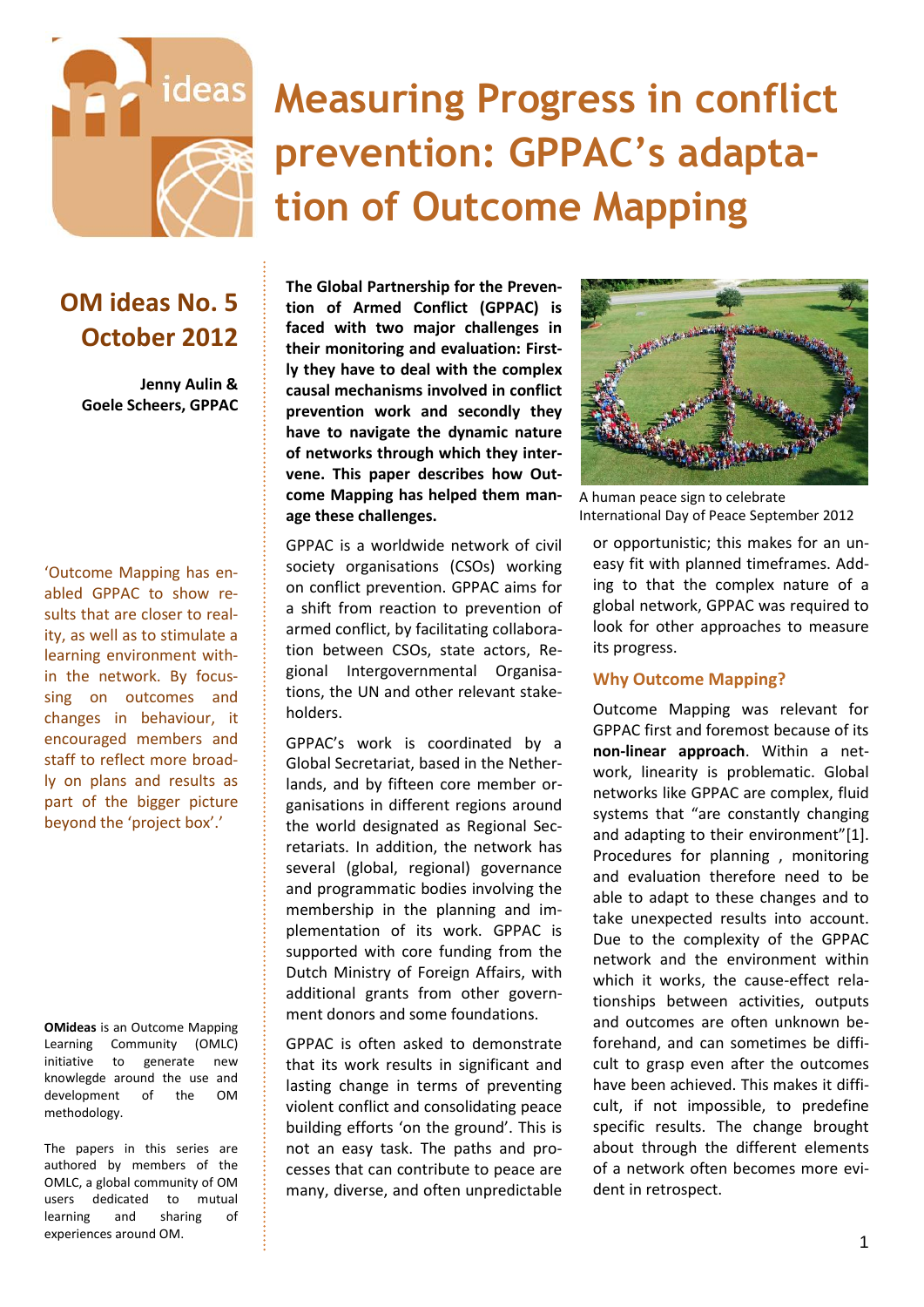In addition, thinking about **'contribution not attribution'** is of great value to GPPAC. In a global network, where a multitude of actors interact to achieve change, it is usually impossible to attribute this change to an intervention by a single actor. Much of the added value of the network also lies in how it contributes to the work that members are already doing, which increases the attribution problem further. It is therefore more useful to consider the specific contribution of GPPAC and its members towards the outcomes.

Finally, by focussing on **boundary partners and changes in their behaviour**, the OM approach helps to find ways of measuring progress towards the long-term goals in conflict prevention. The tracking of changes in behaviour of key actors (in GPPAC's case, key institutions) make this progress more visible. It can help address the common challenge of our field, which is to 'prove you contributed to something [i.e. conflicts] not happening'. This in turn helped GPPAC to respond to donor requirements.

#### **Developing a Planning, Monitoring, Evaluation & Learning (PMEL) system**

Coinciding with the network's first Global Work Plan, GPPAC started using the Outcome Mapping approach in 2006, and has since gradually been adapting and adjusting its PMEL system. As an initial step, network members from across the world participated in developing intentional designs with progress markers for the network's five programme areas [2]. For each programme, up to three outcome challenges were formulated, focussing on key boundary partners, such as the UN, Regional Intergovernmental Organisations and governments. The intentional designs were drafted largely following the OM Manual. Key OM principles and terminology were shared in written guidelines and in internal workshops with staff and network members.

Next, a monitoring system was set up, to allow GPPAC to track the changes it influenced (or not) in its boundary partners. As the OM manual didn't provide what the network needed to establish the monitoring system, GPPAC developed its own guidelines based on the OM ideas. Network members from the fifteen regions have since been reporting on an annual basis on outputs and outcomes (defined as changes in behaviour). These outcomes are discussed during 'monitoring meetings' to reflect on the progress that GPPAC is making and to learn from it for GPPAC's future work (see box opposite). The results of the monitoring system are used to make programmatic changes.

In 2009, the first evaluation using Outcome Mapping was done, in collaboration with an external evaluator. Each outcome was presented in an outcome description, along with its significance, GPPAC's contribution and its sources (see Annex 1 for an example).

#### **Monitoring meetings**

Once a year, GPPAC's Global Secretariat gathers regional and programme reports and spends a day reflecting on the information and feedback collected. The conclusions of these reflections inform strategic decision making and prioritisation (for instance on budget allocation) of the Board, Programme Steering Committee and the ISG.

An example where these types of reflections led to a change in approach was when the Awareness Raising programme toned down its sole focus on the International Day of Peace (IDP), in favour of more on-going media engagement as well as capacity building towards such engagement. The assessment of IDP events had shown the importance of the media in projecting GPPAC messages about conflict prevention, whilst also laying bare capacity needs in terms of CSOs working with the media.

The following questions illustrate how the Global Secretariat prepares the Monitoring Day reflection, which is facilitated by the PMEL manager, where programme staff (having had prior discussions with network members) participate:

#### *Regarding outcomes:*

Were the outcomes of your programme what you had expected or not?

Are there 'trends' you can see in the outcomes? Trends can be apparent in the following areas:

- internal outcomes (i.e. within the network) versus external outcomes (changes in external actors)
- outcomes that emerge mainly in certain regions rather than others
- outcomes that emerge among certain targeted actors rather than others
- outcomes that are significantly different than last year's
- any other trends that you may see

Are there any outcomes that can be used for best practices/lobby and advocacy purposes?

If your programme has not produced enough outcomes, why not? Any of the following reasons could apply:

- outcomes have not had time yet to emerge (ask yourself whether there are signs of emerging outcomes)
- the programme approach is not effective (enough)
- we are focussing on influencing the wrong actors

#### *Regarding the relation between outputs and outcomes:*

#### Which (type of) outputs can be identified as having led to the outcomes?

What strategies or outputs do we need to add or to give up (those that have produced no outcome or require too much effort or too many resources relative to the results obtained)?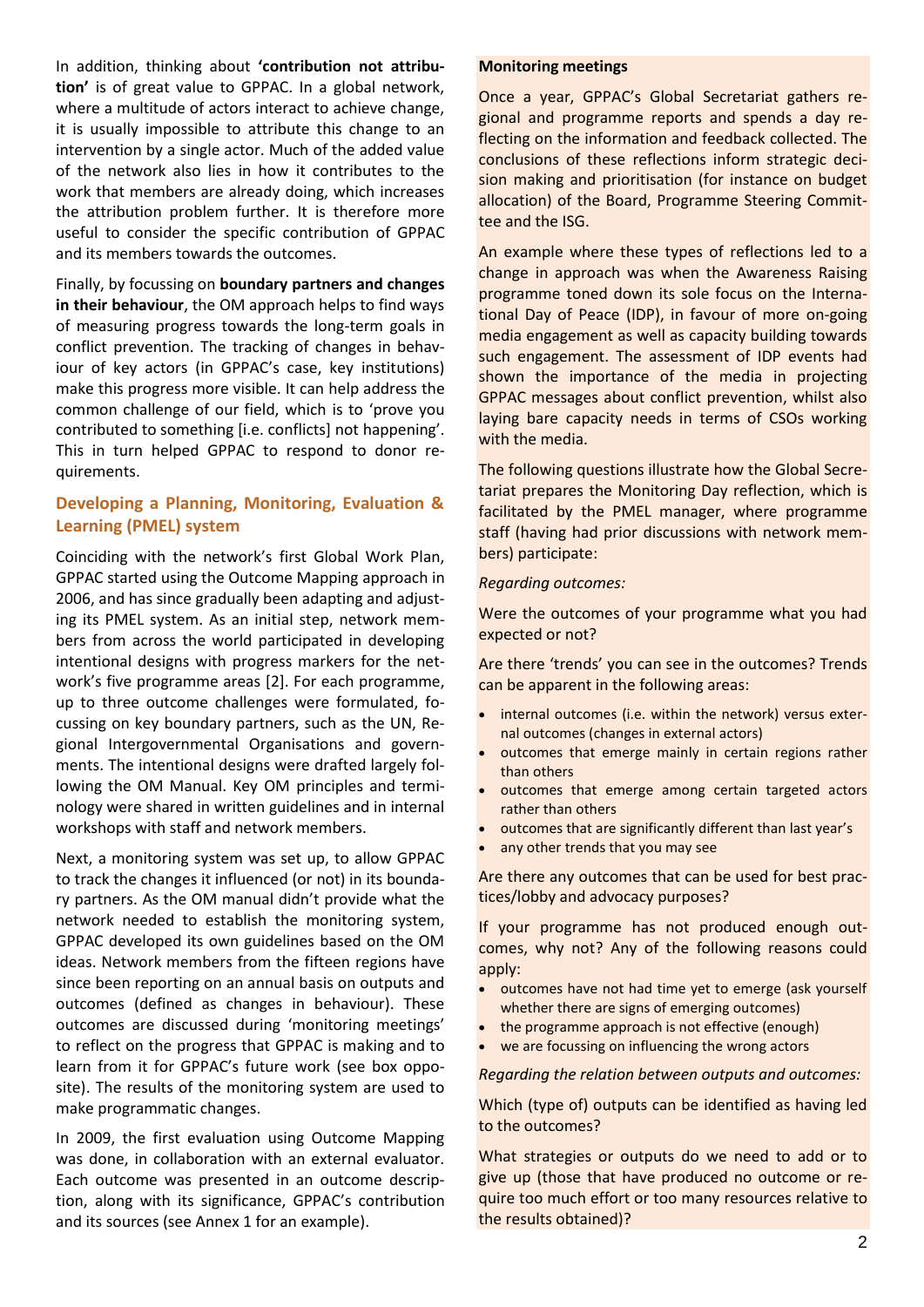A distinction was made between 'internal' and 'external' (or political) outcomes. Internal outcomes are those that demonstrate a change in network members such as increased collaboration, the application of new skills, or joint decision making. These outcomes are considered as important stepping stones for a strong network capable of influencing external actors as a collective. 'External' or political outcomes reflect changes in actors which are beyond the direct sphere of influence of the programme. GPPAC's external outcomes have for example reflected the degree to which international or regional organisations and state actors have considered, adopted or acted upon civil society recommendations in the peace and security field.

A final evaluation by external evaluators is currently being done encompassing the period of GPPAC's first Work Plan. The outcomes collected, as well as the lessons and challenges experienced during both the monitoring and evaluation stages have informed the formulation of a new strategic plan and an adjusted, 'hybrid' PMEL system, as described below.

#### **Challenges of using an OM-driven M&E system**

Over the years, GPPAC has been adapting the way it uses Outcome Mapping within its PMEL system. At the end of the first strategic planning period, it was concluded that making a fully-fledged intentional design at the programme level with a global network was timeand money-consuming, whereas the actual benefits were minimal. In a network, where spaces to meet and discuss planning are limited, and the context is rapidly changing, planning has to be kept light. Networks members now mainly focus on developing and agreeing on common outcome challenges and strategies. Experience also showed that developing progress markers was resource intense. Though they were useful while developing the intentional design, they were hardly used during the monitoring stage. This was partly related to the overall complexity of the network, encompassing a matrix of five programmes and fifteen regions. Tracking progress markers on all of these levels proved too complicated. GPPAC therefore shifted the emphasis from the intentional design to monitoring the changes in the boundary partners.

Another challenge was the donor requirements. GPPAC had been able to use its OM framework to report to donors, or to fit the OM information into donor frameworks, during its first strategic planning period. However, due to a trend in the donor landscape where logframes with SMART indicators were increasingly upheld as the single tool for reporting, it became more difficult to keep using OM without having two separate systems; one for internal monitoring and one to fulfill donor requirements. This again led to explorations on how a 'hybrid' system could serve both purposes.

Many issues also became evident in the reporting and during evaluation, as reflected in the uneven quality of monitoring information. Many network members focussed too much on the OM jargon instead of the underlying concepts, making the formulation of the outcomes sometimes forced; and too much focus went into the format rather than the content. Another core challenge continues to be the fluid nature of the network membership, which makes it difficult to retain the knowledge on OM concepts. This affected the ability to identify and substantiate the outcomes that were reported through the PMEL system, in a context of limited resources. Participation in the GPPAC network is mainly on a voluntarily basis. Network members have their own organisational priorities, which often leaves little time to participate in a network-wide PMEL system. Adding to that, issues such as language barriers and the limited funding available for reflection, GPPAC needed a simplified approach to go forward.

#### **What have we learned?**

In spite of the challenges, Outcome Mapping has enabled GPPAC to show results that are closer to reality, as well as to stimulate a learning environment within the network. By focussing on outcomes and changes in behaviour, it encouraged members and staff to reflect more broadly on plans and results as part of the bigger picture beyond the 'project box'. It also made it possible to address the particularities of the network as a unique organisational form, recognising and identifying network-specific results – for example what we mean by network building and sustainability. Considered altogether, the outcomes gathered allowed for identifying trends across the network and drawing from different contexts, in particular with regards to strategies employed in the different programmes. By analysing the types of outcomes achieved across different programmes, we were able to identify the added value of the network – laying bare what key functions GPPAC should focus on to maximally support its members. This was key to informing the Strategic Plan 2011-2015.

At the heart of the revised PMEL approach was the realisation that all programmes together contribute to the outcomes – and so should not be compartmentalised in different intentional designs. There was a need for an overarching and much simpler framework, which could then be adapted and elaborated further at different regional and programme levels where necessary, which also could be used when donors requested log-frames and SMART[3] indicators.

#### **Towards an 'OM hybrid'**

In its most recent strategic plan (2011-2015), GPPAC merged elements of the log-frame with its OM approach. Six broad outcomes were defined in a participatory manner by the network as indicators towards a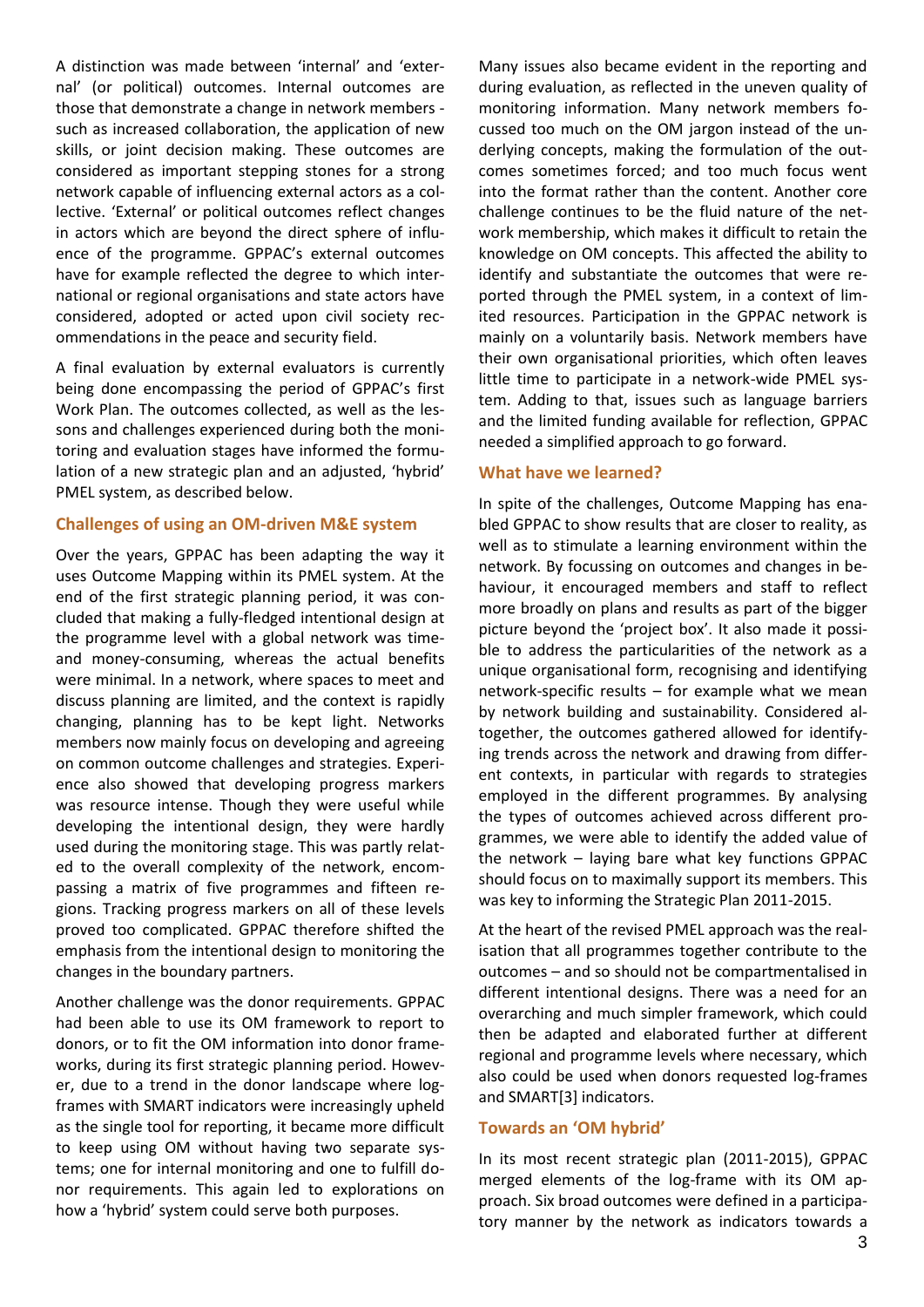goal and a purpose formulation. Network members now report on progress towards these outcomes, which are tailored/specified further in regional plans. 'Progress markers' of sorts were developed for each of the global outcomes (see Annex 2), but only for the purpose of developing the baseline information for the new Strategic Plan, against which evaluations could measure progress further down the line (as opposed to being used for on-going monitoring purposes). In addition, some SMART indicators were defined and used by the secretariat to report to donors. Hence, GPPAC still focuses on boundary partners and outcomes as behavioural change, but it has (hopefully) simplified and consolidated its M&E system. Contrary to the previous period, revised PMEL documentation now makes minimal use of OM-specific vocabulary – while still using the underlying concepts and ideas that these terms hold.

Another new development has been the use of the Peace Portal (www.peaceportal.org), an open online platform, for its PMEL activities. Members upload their reports, questions and comments in a closed online community and can view each other's reports. The Portal is also being adapted further to develop a database where outcomes can be collected on a more on-going basis and systematised.

In sum, the core principles of OM remain as relevant to GPPAC as it was when it was first adopted. However, to cope with the inherent complexities and challenges of the network, more flexibility was needed in terms of its use. Whether the new revised PMEL system is an im-

provement in this sense remains to be seen. The challenges of ensuring good quality outcome information remain, as the resources and space for reflection are scarce. Nevertheless, GPPAC will keep the 'OM lens' in its PMEL activities to shape its collective learning, whilst striving for grounded information about GPPAC's contribution to the conflict prevention and peace building field.

#### **Further reading**

Assessing Progress on the Road to Peace: Planning, Monitoring and Evaluating Conflict Prevention and Peacebuilding Activities; Goele Scheers (Ed.), GPPAC 2008; available on [www.gppac.net.](http://www.gppac.net/)

Mapping the Road to Peace: the GPPAC journey with Outcome Mapping; Presentation by Jenny Aulin to the OM Lab, Beirut 6-9 Feb. 2012; available on [www.outcomemapping.ca.](http://www.outcomemapping.ca/)

#### **Notes**

[1] Networks and Capacity, Suzanne Taschereau and Joe Bolger, ECDPM, Discussion Paper No. 58C, February 2007, p.4. Available a[t www.ecdpm.org.](http://www.ecdpm.org/)

[2] Between 2006-2010 the programme areas were: Awareness Raising; Network & Capacity Building; Interaction & Advocacy; Early Warning & Early Response; Peace Education.

[3] SMART refers to Specific, Measureable, Achievable, Relevent and Time-bound.

#### **About the authors**

**Goele Scheers** has been the GPPAC Coordinator Planning, Monitoring, Evaluation and Learning from 2006-2012. In this capacity, she developed a PME system based on Outcome Mapping for the GPPAC network, and supported the network members around the world in applying it. She is now about to leave GPPAC and look for new opportunities.

**Jenny Aulin** is currently GPPAC Programme Manager for Action Learning (on Preventive Action and Human Security). Before taking on this role, she was GPPAC's Coordinator for Donor Relations, working closely with GPPAC's Planning, Monitoring, Evaluation & Learning Manager in adapting the OM approach to the needs of the GPPAC network and its donors.

Edited by Kaia Ambrose, formatted by Simon Hearn.

**This report is part of series published by the [Outcome Mapping Learning Community,](http://www.outcomemapping.ca/) an open network, governed by a group of voluntary 'stewards', managed by [ODI](http://www.odi.org.uk/) and supported financially by the [International Development](http://www.idrc.ca/)  [Research Centre](http://www.idrc.ca/) (IDRC).**



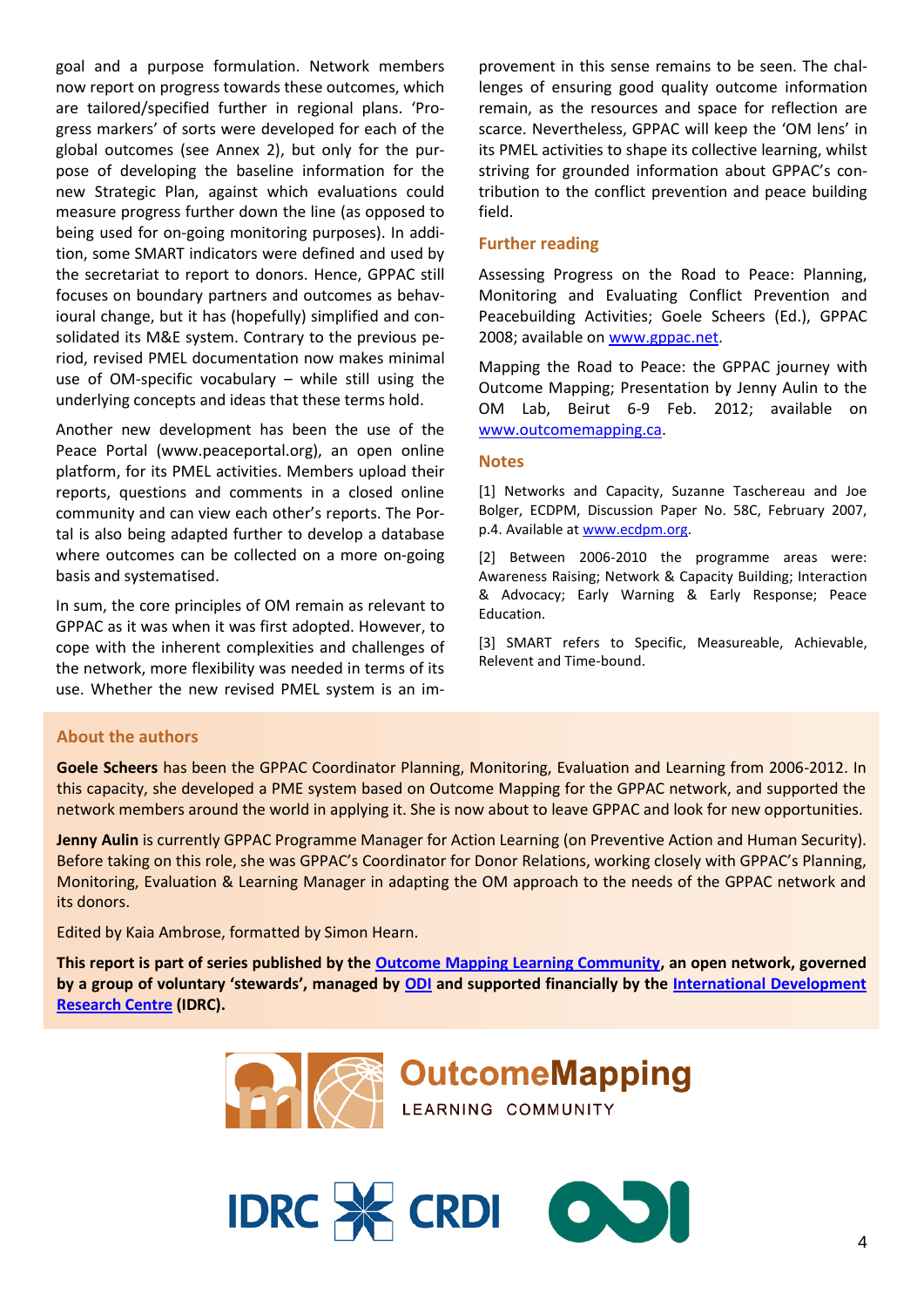### **Annex 1**: Internal and External GPPAC Outcomes

This annex presents examples of outcomes extracted from the GPPAC Evaluation 2006-2011. The blue text corresponds to pieces in the results matrix in Annex 2.

#### **Interaction & Advocacy (external) outcome**

**Outcome**: In 2008, **the UN Peacebuilding Commission** (PBC) **incorporated civil society recommendations in its semi-annual review** of peacebuilding in Burundi regarding the importance of accountability and human rights training for the security services. This reflected civil society concerns about human rights abuses in Burundi in 2007-2008.

**Sources:** interviews with and reports from Heather Sonner (WFM-IGP), Emmanuel Nshimirimana (Biraturaba), Bintou Keita (BINUB), Raymond Kamenyero (FORCS), CSO PBC working group Burundi, COSOME, CASOBU, Society of American Friends (AFSC), Peacenet

**Significance**: The review is a **valuable tool for civil society** to encourage both the Burundian government and its international partners to attach conditions to their



technical and resource support to the security services, particularly the intelligence service, to address on-going human rights abuses. As a result of the PBC's recommendations, international actors pledged support for security sector reform. This fact demonstrates the rapid response capacity of the CSOs and their ability to speak with one voice, as well as the recognition by the PBC of the CSOs role in the country peacebuilding process.

**Contribution**: GPPAC member WFM-IGP based in New York, along with the Biraturaba Association, the GPPAC national focal point in Burundi, organised **briefings** for the PBC with Burundi-based civil society organisations and international civil society experts on Burundi, followed up by a position paper and **lobbying** aimed at the draft 2008 report of the PBC. The added value of GPPAC was in **connecting the New York UN arena with the local and national level in Burundi.** While WFM-IGP's advocacy in New York was strengthened by channelling the voices from local organisations in Burundi, the Biraturaba Assocation and its Burundi network was able to directly access the policymakers in the international arena.

#### **Network Building (internal) outcome**

**Outcome**: In 2011, GPPAC US members and partners formed the Human Security Collaborative as an alliance to inform and influence US foreign and security policy from a conflict prevention and peacebuilding perspective. As part of this initiative, a Washington DC Liaison function was set up to monitor relevant policy developments, build relationships and create entry points for advocacy and dialogue on behalf of the network.

**Sources:** Regional and programme reports; Strategy documents and feedback from GPPAC members and partners: the Kroc Center for International Peace Studies at Notre Dame University, the Alliance for Peacebuilding (AfP), and 3P Human Security

**Significance:** The enhanced presence in Washington DC and on Capitol Hill made a difference to GPPAC advocacy strategies, helping network members from other regions to navigate the US political landscape, and enabling GPPAC delegations to access congressmen, policymakers, politicians and relevant think tanks. For instance, GPPAC Northeast Asia representatives gained access to engage with key US stakeholders involved in the Six Party Talks on nuclear disarmament, whereas a delegation from Mexico could extend their advocacy beyond the country's borders when raising human security concerns with regards to the military approach to organised crime and the 'war on drugs'.

**Contribution:** The Human Security Collaborative was shaped as a result of years of interaction as part of the GPPAC umbrella, and was informed by the strategic planning reflection on how GPPAC members could best complement each other in terms of policy and advocacy in different arenas.